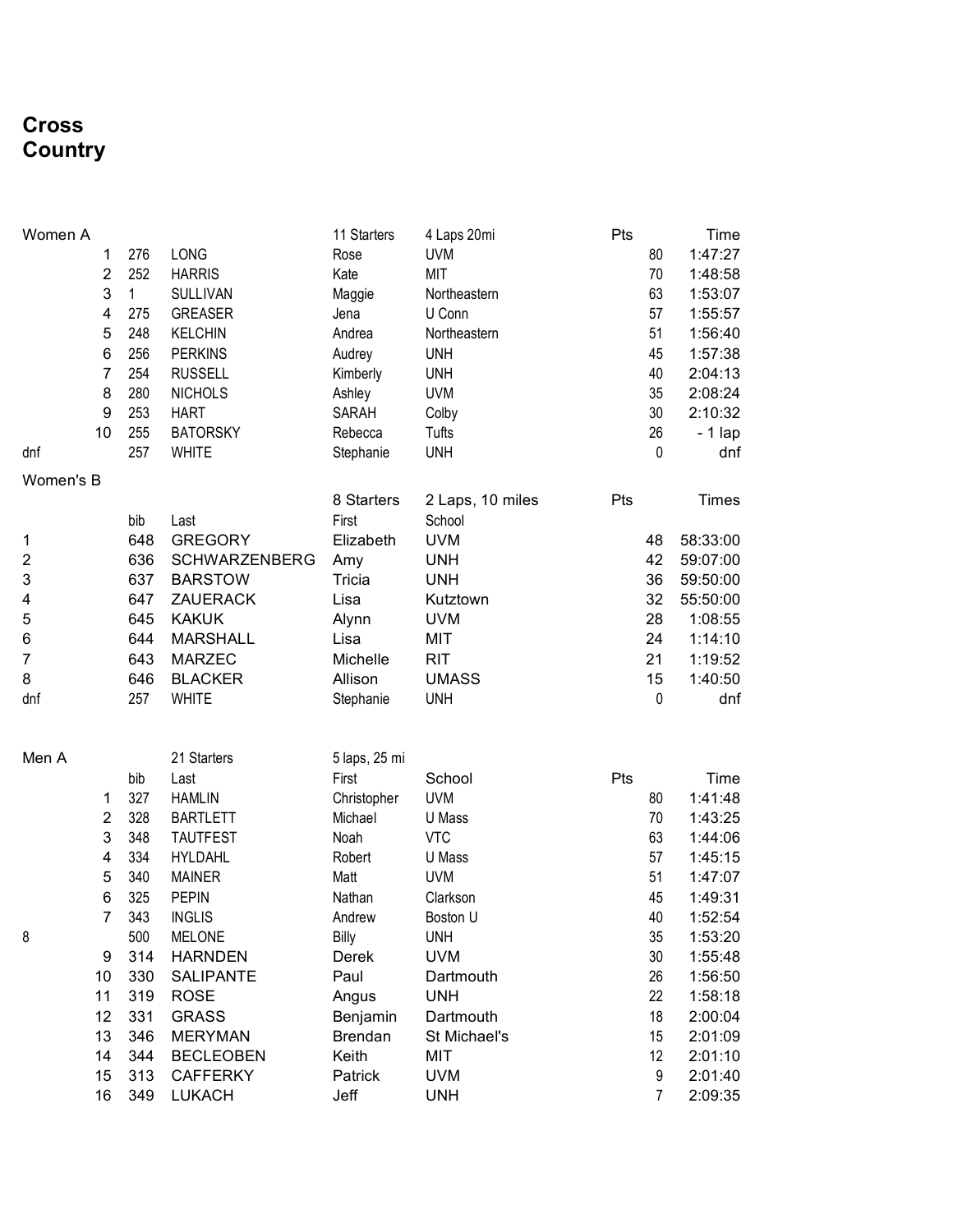|  | 17 341 BERRY    | Sean    | <b>UNH</b>   |              | $5$ 2:19:22 |
|--|-----------------|---------|--------------|--------------|-------------|
|  | dnf 345 SALLEE  | Connor  | <b>UCONN</b> |              |             |
|  | dnf 329 KENNEDY | Sean    | U Mass       | $\mathbf{0}$ |             |
|  | dnf 347 GOULD   | Andv    | <b>UNH</b>   |              |             |
|  | dnf 320 SANTOS  | Anthony | UVM          |              |             |

|                         |     | 28 starters        |               | 4 laps, 20 mi |     |                |          |
|-------------------------|-----|--------------------|---------------|---------------|-----|----------------|----------|
| Men B                   |     |                    |               |               | Pts |                | Time     |
| 1                       | 870 | <b>DURRIN</b>      | Jeremy        | <b>UMASS</b>  |     | 48             | 1:28:56  |
| $\overline{c}$          | 866 | <b>POPE</b>        | Owen          | <b>UVM</b>    |     | 42             | 1:34:44  |
| $\sqrt{3}$              | 877 | D'ALESSIO          | Luca          | Boston U      |     | 36             | 1:36:58  |
| 4                       | 815 | <b>STINE</b>       | Dan           | U Conn        |     | 32             | 1:37:35  |
| 5                       | 832 | <b>MCPHAIL</b>     | lan           | Syracuse      |     | 28             | 1:37:42  |
| 6                       | 879 | SCHWARZENBERG      | David         | <b>ALUM</b>   |     | 24             | 1:38:50  |
| $\overline{7}$          | 823 | <b>SMITH</b>       | Carl          | <b>UVM</b>    |     | 21             | 1:39:50  |
| 8                       | 872 | <b>WORTHHAM</b>    | Cimarron      | <b>MIT</b>    |     | 15             | 1:39:48  |
| $\boldsymbol{9}$        | 818 | IGO                | Scott         | <b>UVM</b>    |     | 12             | 1:39:49  |
| 10                      | 873 | <b>EVERITT</b>     | Jonathan      | MIT           |     | 9              | 1:40:41  |
| 11                      | 868 | <b>EBELING</b>     | Kyle          | Kutztown      |     | 7              | 1:41:11  |
| 12                      | 874 | <b>PALM</b>        | William       | MIT           |     | 5              | 1:42:20  |
| 13                      | 864 | <b>MONDIEK</b>     | Chris         | <b>RIT</b>    |     | 3              | 1:43:15  |
| 14                      | 828 | <b>ROSENBERG</b>   | Adam          | <b>RIT</b>    |     | $\overline{2}$ | 1:45:22  |
| 15                      | 862 | <b>BUESSER</b>     | Collin        | Northeastern  |     | 1              | 1:45:23  |
| 16                      | 829 | <b>BROWNING</b>    | Zachary       | <b>RIT</b>    |     |                | 1:48:03  |
| 17                      | 830 | <b>CRONIN</b>      | Jeffrey       | U Mass        |     |                | 1:48:04  |
| 18                      | 865 | <b>NILES</b>       | Toby          | <b>UVM</b>    |     |                | 1:49:38  |
| 19                      | 825 | CARGILL            | Benjamin      | <b>UNH</b>    |     |                | 1:50:08  |
| 20                      | 863 | <b>KOPER</b>       | John          | Northeastern  |     |                | 1:56:10  |
| 21                      | 875 | <b>ELMES</b>       | Sam           | <b>UNH</b>    |     |                | 1:57:36  |
| 22                      | 871 | ZANCHI             | <b>Nick</b>   | <b>UMASS</b>  |     |                | 2:02:50  |
| 23                      | 878 | <b>HALE</b>        | Daniel        | <b>UVM</b>    |     |                | $-1$ lap |
| dnf                     | 826 | <b>DEPREY</b>      | Daryl         | <b>UVM</b>    |     |                |          |
| dnf                     | 876 | SPITZER-WILLIAMS   | Gideon        | <b>UNH</b>    |     |                |          |
| dnf                     | 824 | <b>FROTHINGHAM</b> | Michael       | <b>UNH</b>    |     |                |          |
| dnf                     | 860 | <b>HAYERTY</b>     | Peter         | <b>RIT</b>    |     |                |          |
| dnf                     | 869 | COX                | William       | <b>UVM</b>    |     |                |          |
| dnf                     | 861 | <b>O'HARA</b>      | Ryan          | <b>UCONN</b>  |     |                |          |
| Mens' c                 |     | 23 starters        | 2 laps, 10 mi |               |     |                |          |
| Place                   | bib | Last               | First         | School        | pts |                | Time     |
| 1                       | 930 | <b>BALDWIN</b>     | Tristan       | <b>UVM</b>    |     | 32             | 47:59:00 |
| $\overline{\mathbf{c}}$ | 902 | <b>HILLS</b>       | Ben           | Northeastern  |     | 24             | 48:45:00 |
| 3                       | 923 | <b>SCHULZ</b>      | Edwin         | McGill        |     | 18             | 50:31:00 |
| 4                       | 913 | <b>BERGMAN</b>     | Jon           | <b>UVM</b>    |     | 15             | 51:47:00 |
| 5                       | 932 | COAKLEY            | Steve         | Northeastern  |     | 12             | 52:16:00 |
| 6                       | 908 | <b>CONROY</b>      | Ryan          | Northeastern  |     | 9              | 52:37:00 |
| 7                       | 945 | <b>SMITH</b>       | Taylor        | <b>UNH</b>    |     | 7              | 54:03:00 |
| 8                       | 944 | <b>JOHN</b>        | Danbu         | McGill        |     | 5              | 54:04:00 |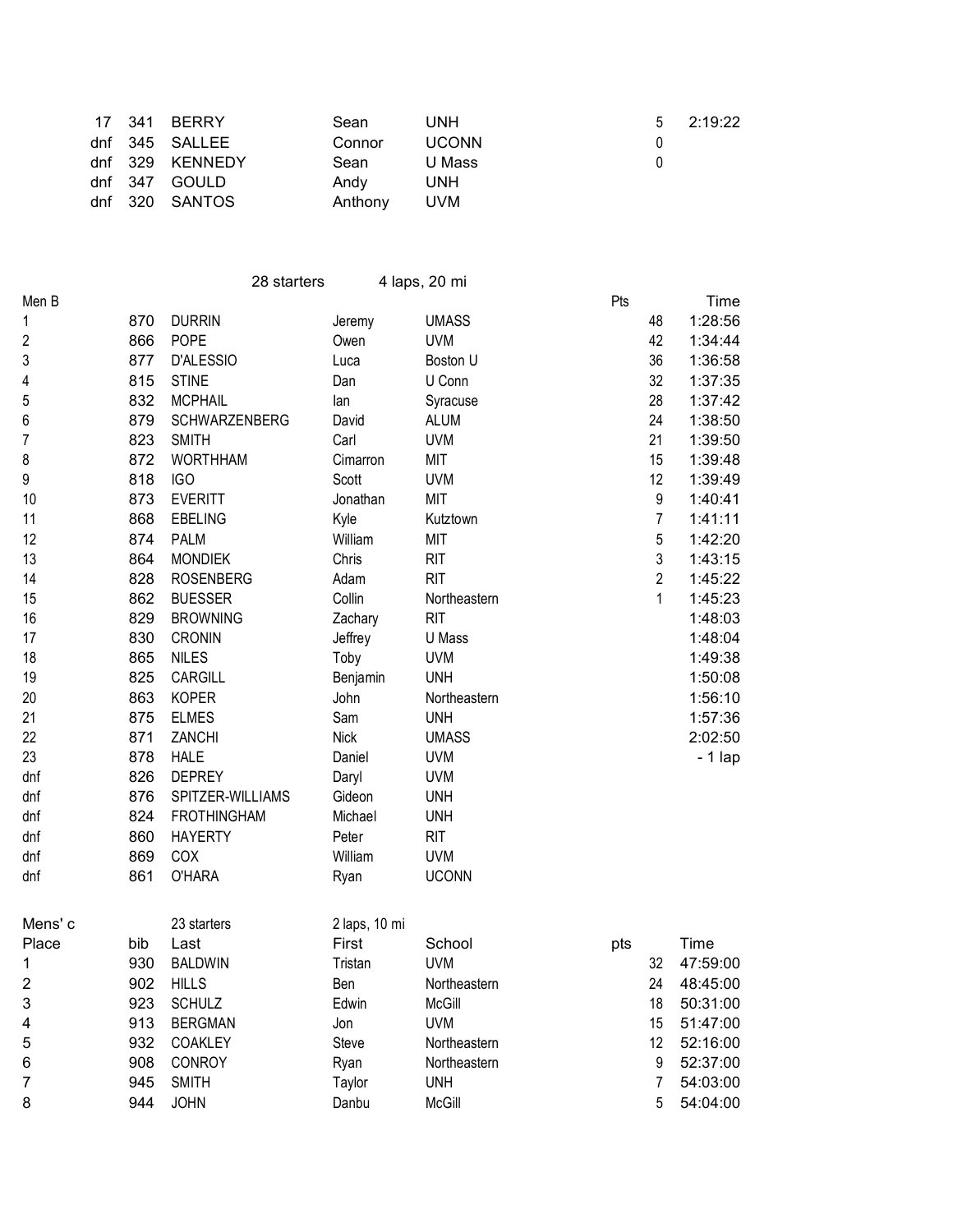| 9  | 911 | <b>JAKUBOWSKI</b> | Adam    | U Conn       | 4                     | 54:10:00 |
|----|-----|-------------------|---------|--------------|-----------------------|----------|
| 10 | 909 | ARROYO            | Charles | Boston C     | 3                     | 54:49:00 |
| 11 | 905 | <b>NORTON</b>     | Joel    | Northeastern | $\mathbf{2}^{\prime}$ | 55:34:00 |
| 12 | 941 | <b>BRADFORD</b>   | Kyle    | <b>UVM</b>   | 1                     | 55:47:00 |
| 13 | 935 | <b>BURRIDGE</b>   | Hughes  | Northeastern |                       | 57:10:00 |
| 14 | 904 | <b>PANICUCCI</b>  | Eric    | Northeastern |                       | 57:16:00 |
| 15 | 936 | <b>SHEETS</b>     | Eric    | Northeastern |                       | 57:20:00 |
| 16 | 938 | <b>BURAK</b>      | Alver   | MIT          |                       | 57:54:00 |
| 17 | 920 | <b>SBORDONE</b>   | Brandon | <b>RIT</b>   |                       | 57:57:00 |
| 18 | 915 | <b>MITCHELL</b>   | Chris   | <b>UNH</b>   |                       | 58:07:00 |
| 19 | 910 | ST DENIS          | Martin  | U Conn       |                       | 59:26:00 |
| 20 | 931 | <b>HERRLING</b>   | Jason   | <b>RIT</b>   |                       | 1:00:09  |
| 21 | 942 | <b>NARNOUR</b>    | Luke    | <b>UNH</b>   |                       | 1:11:49  |
| 22 | 939 | <b>WOLFE</b>      | Jan     | Boston C     |                       | 1:16:10  |
| 23 | 940 | <b>REDIMACKER</b> | Kyle    | ALUM         |                       | 1:21:52  |

## Short

# Track<br>Women

| Women A |   |     | 6 Starters      | 6 Starters | 11 laps      | Pts | Time:    |
|---------|---|-----|-----------------|------------|--------------|-----|----------|
|         |   | 252 | <b>HARRIS</b>   | Kate       | MIT          | 80  | 26:10    |
|         | 2 |     | <b>SULLIVAN</b> | Maggie     | Northeastern | 70  | 26:48    |
|         | 3 | 276 | LONG            | Rose       | <b>UVM</b>   | 63  | 27:04    |
|         | 4 | 248 | <b>KELCHIN</b>  | Andrea     | Northeastern | 57  | 28:30    |
|         | 5 | 253 | HART            | SARAH      | Colby        | 51  | $-1$ lap |
|         | 6 | 280 | <b>NICHOLS</b>  | Ashley     | <b>UVM</b>   | 45  | $-1$ lap |
|         |   |     |                 |            |              |     |          |

| Women B |     | 3 starters           | 6 laps |     | Pts    | Time    |
|---------|-----|----------------------|--------|-----|--------|---------|
|         | 636 | <b>SCHWARZENBERG</b> | Amy    | JNH | ###### | 15:43   |
|         | 645 | <b>KAKUK</b>         | Alvnn  | JVM | ###### | 15:43.5 |
|         | 637 | <b>BARSTOW</b>       | ⊺ricia | JNH | ###### | 15:46   |

| Men A |                |     |                  |             |              | <b>Pts</b> | Time     |
|-------|----------------|-----|------------------|-------------|--------------|------------|----------|
|       | 1              | 327 | <b>HAMLIN</b>    | Christopher | <b>UVM</b>   | 80         | 35:03    |
|       | $\overline{2}$ | 340 | <b>MAINER</b>    | Matt        | <b>UVM</b>   | 70         |          |
|       | 3              | 328 | <b>BARTLETT</b>  | Michael     | U Mass       | 63         |          |
|       | 4              | 315 | MELLEN           | Sam         | Northeastern | 57         |          |
|       | 5              | 325 | <b>PEPIN</b>     | Nathan      | Clarkson     | 51         | -1 lap   |
|       | 6              | 314 | <b>HARNDEN</b>   | Derek       | <b>UVM</b>   | 45         | $-1$ lap |
|       | 7              | 329 | <b>KENNEDY</b>   | Sean        | U Mass       | 40         | $-1$ lap |
|       | 8              | 331 | <b>GRASS</b>     | Benjamin    | Dartmouth    | 35         | $-1$ lap |
|       | 9              | 319 | <b>ROSE</b>      | Angus       | <b>UNH</b>   | 30         | $-1$ lap |
|       | 10             | 344 | <b>BECLEOBEN</b> | Keith       | MIT          | 26         | -2 laps  |
|       | 11             | 349 | <b>LUKACH</b>    | Jeff        | <b>UNH</b>   | 22         | -2 laps  |
|       |                |     |                  |             |              |            |          |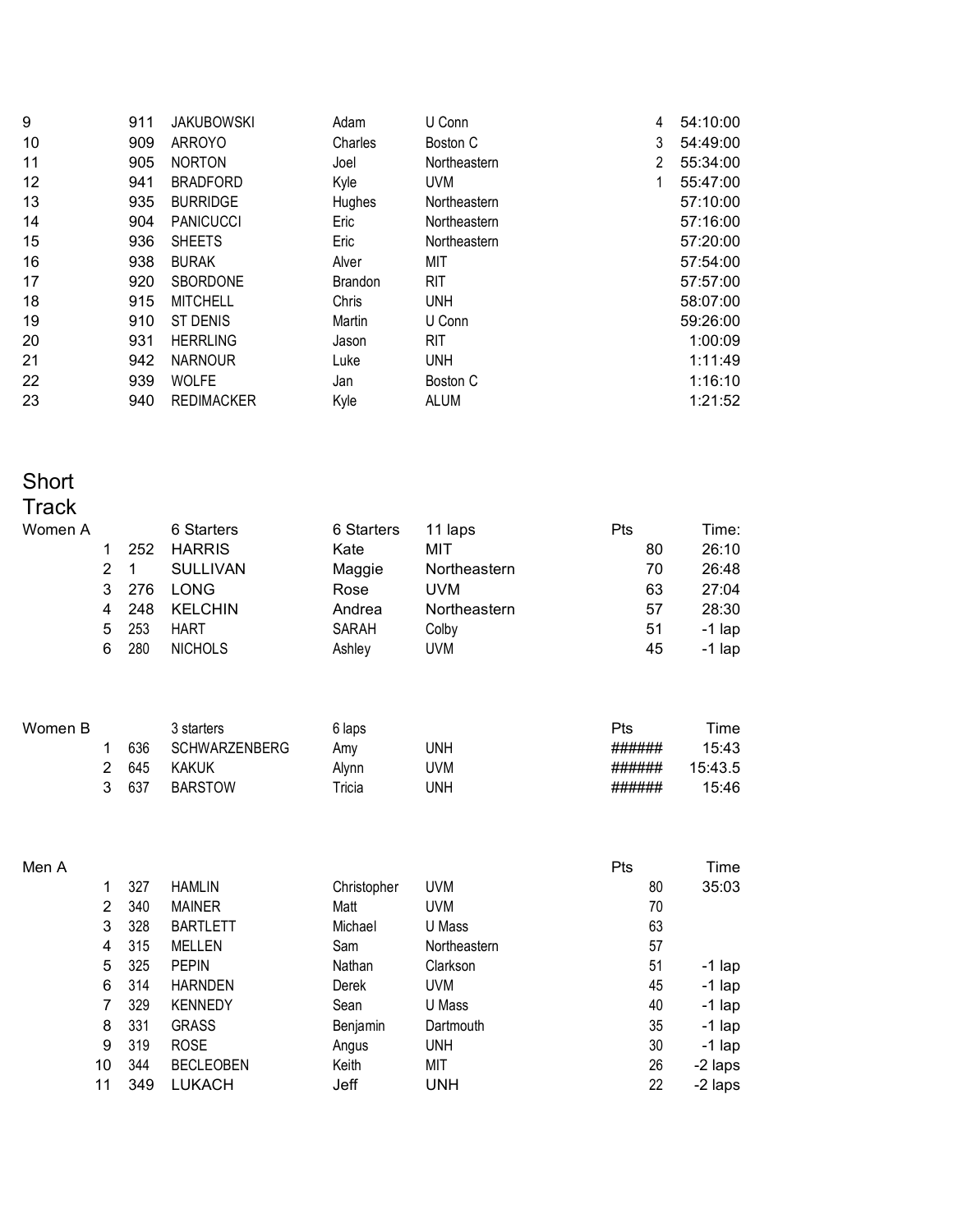| Men B                     |            |                   |          |                                 | Pts              | Time:    |
|---------------------------|------------|-------------------|----------|---------------------------------|------------------|----------|
| 1                         |            | <b>DURRIN</b>     | Jeremy   | <b>UMASS</b>                    | 48               | 24:40    |
| $\overline{\mathbf{c}}$   | 870        | <b>POPE</b>       | Owen     | <b>UVM</b>                      | 42               | 25:36    |
| 3                         | 866        | <b>FRYE</b>       | Ben      | <b>VTC</b>                      | 36               | 25:47    |
| 4                         | 867        | O'HARA            | Ryan     | <b>UCONN</b>                    | 32               | 25:48    |
| 5                         | 861        | <b>HAYERTY</b>    | Peter    | <b>RIT</b>                      | 28               | 26:27    |
| 6                         | 815        | <b>STINE</b>      | Dan      | U Conn                          | 24               | 26:40    |
| $\overline{7}$            | 878        | <b>HALE</b>       | Daniel   | <b>UVM</b>                      | 21               | $-1$ lap |
| 8                         | 872        | <b>WORTHHAM</b>   | Cimarron | MIT                             | 15               | $-1$ lap |
| 9                         | 864        | <b>MONDIEK</b>    | Chris    | <b>RIT</b>                      | 12               | $-1$ lap |
| 10                        | 830        | <b>CRONIN</b>     | Jeffrey  | U Mass                          | $\boldsymbol{9}$ | $-1$ lap |
| 11                        | 823        | <b>SMITH</b>      | Carl     | <b>UVM</b>                      | $\overline{7}$   | $-1$ lap |
| 12                        | 863        | <b>KOPER</b>      | John     | Northeastern                    | 5                | -2 laps  |
| 13                        | 826        | <b>DEPREY</b>     | Daryl    | <b>UVM</b>                      |                  | dnf      |
|                           |            |                   |          |                                 |                  |          |
| Men C                     |            | 16 Starters       | 10 laps  |                                 | Pts              | Time     |
| 1                         | 930        | <b>BALDWIN</b>    | Tristan  | <b>UVM</b>                      | 32               | 21:54    |
| $\overline{\mathbf{c}}$   | 913        | <b>BERGMAN</b>    | Jon      | <b>UVM</b>                      | 24               | 22:23    |
| $\ensuremath{\mathsf{3}}$ | 945        | <b>SMITH</b>      | Taylor   | <b>UNH</b>                      | 18               | 23:20    |
| 4                         | 923        | <b>SCHULZ</b>     | Edwin    | <b>McGill</b>                   | 15               | 23:20.01 |
| 5                         | 947        | <b>BAILEY</b>     | Justin   | <b>Slippery Rock University</b> | 12               | 23:22    |
| 6                         | 935        | <b>BURRIDGE</b>   | Hughes   | Northeastern                    | 9                | $-1$ lap |
| $\overline{7}$            | 941        | <b>BRADFORD</b>   | Kyle     | <b>UVM</b>                      | $\overline{7}$   | $-1$ lap |
| 8                         | 944        | <b>JOHN</b>       | Danbu    | McGill                          | 5                | -1 lap   |
| 9                         | 905        | <b>NORTON</b>     | Joel     | Northeastern                    | 4                | -1 lap   |
| 10                        | 932        | COAKLEY           | Steve    | Northeastern                    | 3                | $-1$ lap |
| 11                        | 906        | <b>ALMEIDA</b>    | David    | Northeastern                    | $\overline{2}$   | $-1$ lap |
| 12                        | 911        | <b>JAKUBOWSKI</b> | Adam     | U Conn                          | 1                | $-1$ lap |
| 13                        | 931        | <b>HERRLING</b>   | Jason    | <b>RIT</b>                      |                  | -1 lap   |
| 14                        | 871<br>139 | ZANCHI            | Nick     | <b>UMASS</b>                    |                  | -2 laps  |
|                           |            |                   |          |                                 |                  |          |

### **Down Hill**

| Women A        |     |                 | 7 Starters |              | Pts | Time    |
|----------------|-----|-----------------|------------|--------------|-----|---------|
| 1              |     | <b>SULLIVAN</b> | Maggie     | Northeastern | 80  | 3:45:34 |
| $\overline{2}$ | 248 | <b>KELCHIN</b>  | Andrea     | Northeastern | 70  | 3:54:46 |
| 3              | 257 | <b>WHITE</b>    | Stephanie  | <b>UNH</b>   | 63  | 3:59:31 |
| 4              | 275 | <b>GREASER</b>  | Jena       | U Conn       | 57  | 4:31:07 |
| 5              | 258 | <b>MINOR</b>    | Anne       | Clarkson     | 51  | 4:39:20 |
| 6              | 280 | <b>NICHOLS</b>  | Ashley     | <b>UVM</b>   | 45  | 5:19:07 |
|                | 254 | <b>RUSSELL</b>  | Kimberly   | <b>UNH</b>   | 40  | 6:26:20 |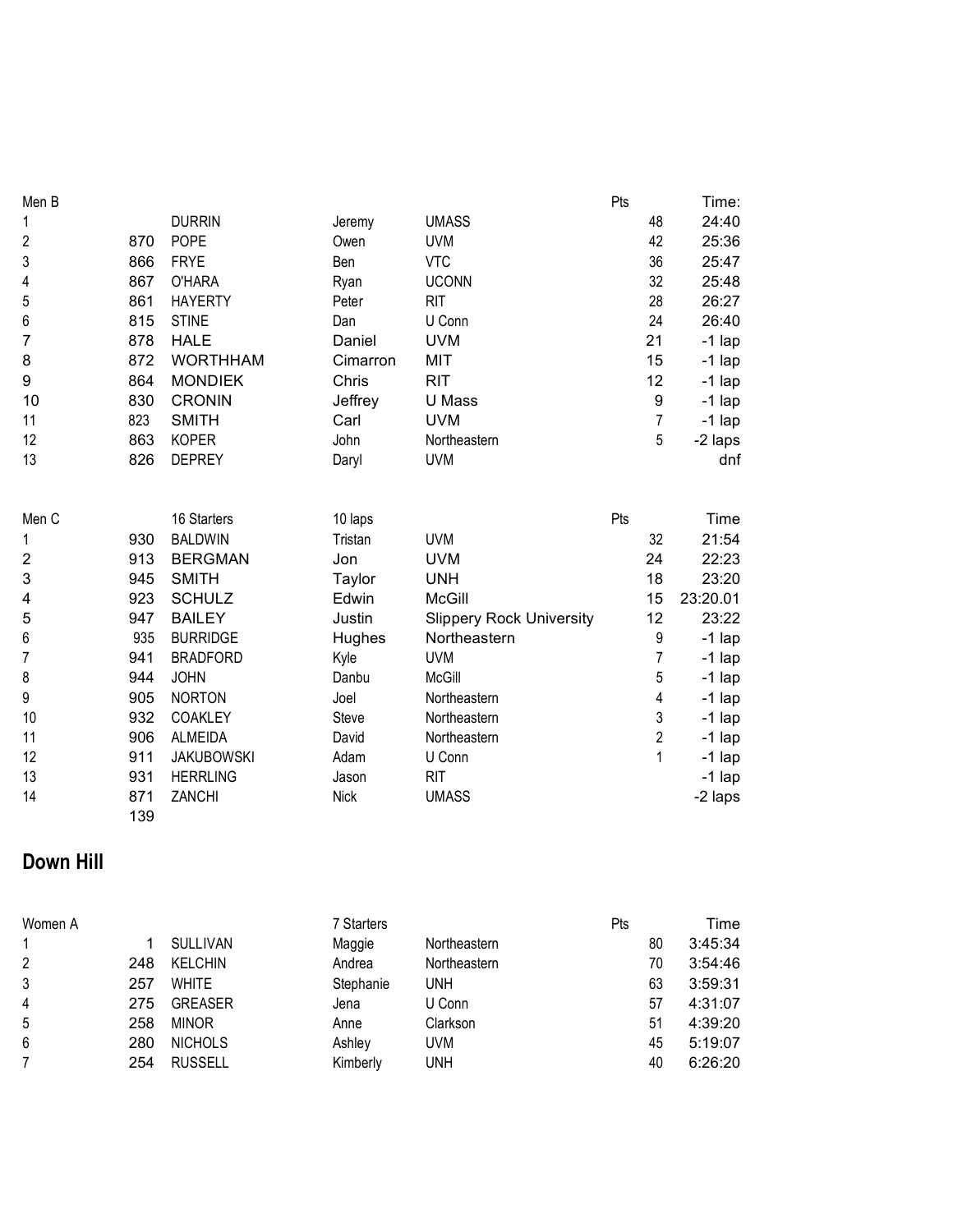| Men A          |     |                  | 23 Starters |              | Pts            | Time    |
|----------------|-----|------------------|-------------|--------------|----------------|---------|
| 1              | 315 | <b>MELLEN</b>    | Sam         | Northeastern | 80             | 2:36:77 |
| $\overline{2}$ | 320 | <b>SANTOS</b>    | Anthony     | <b>UVM</b>   | 70             | 2:43:83 |
| 3              | 500 | <b>MELONE</b>    | Billy       | <b>UNH</b>   | 63             | 2:45:38 |
| 4              | 332 | <b>NOONAN</b>    | Patrick     | <b>UNH</b>   | 57             | 2:45:78 |
| 4              | 357 | <b>SAMPSON</b>   | Tom         | Plymoth      | 51             | 2:47:65 |
| 6              | 318 | <b>LINTILHAC</b> | William     | <b>UVM</b>   | 45             | 2:51:06 |
| 7              | 826 | <b>DEPREY</b>    | Daryl       | <b>UVM</b>   | 40             | 2:54:81 |
| 8              | 350 | <b>CLEMENZI</b>  | Joseph      | <b>UMASS</b> | 35             | 02:55.2 |
| 9              | 902 | <b>HILLS</b>     | Ben         | Northeastern | 30             | 02:55.5 |
| 10             | 903 | <b>MEISSNER</b>  | Robert      | Northeastern | 26             | 02:55.7 |
| 11             | 338 | <b>ESTRICH</b>   | Ben         | Northeastern | 22             | 02:56.1 |
| 12             | 355 | <b>SULLIVAN</b>  | Connor      | U Conn       | 18             | 02:57.1 |
| 13             | 850 | GAMBARDELLA      | David       | U Conn       | 15             | 02:58.1 |
| 14             | 908 | <b>CONROY</b>    | Ryan        | Northeastern | 12             | 02:58.3 |
| 15             | 342 | <b>CLARK</b>     | Caldwell    | <b>UVM</b>   | 9              | 03:00.9 |
| 16             | 322 | <b>OLIVER</b>    | Jack        | <b>UVM</b>   | $\overline{7}$ | 03:01.6 |
| 16             | 351 | <b>GREEN</b>     | Matthew     | U Maine      | 5              | 03:01.6 |
| 18             | 300 | <b>DICK</b>      | Alexander   | Northeastern | 3              | 03:03.2 |
| 18             | 354 | <b>FRANCO</b>    | Samuel      | U Conn       | $\overline{2}$ | 3:05:18 |
| 20             | 358 | <b>WELLS</b>     | Justin      | Wentworth    | 1              | 3:05.32 |
| 21             | 339 | <b>FOSTER</b>    | Stuart      | Northeastern |                | 3:05.80 |
| 22             | 353 | <b>PECHAM</b>    | Trevor      | Northeastern |                | 3:24.8  |
| dnf            | 822 | VARGAS           | Wyatt       | <b>UVM</b>   |                |         |

| I<br>N | c |  |
|--------|---|--|
|        |   |  |

|     |                  |         |              | Pts | Time    |
|-----|------------------|---------|--------------|-----|---------|
| 856 | <b>BEAULIEU</b>  | Michael | U Maine      | 48  | 2:51:63 |
| 884 | <b>MCANDREW</b>  | Alex    | Clarkson     | 40  | 2:54:87 |
| 880 | <b>EVANS</b>     | Jason   | Merrimack    | 40  | 2:57:14 |
| 855 | <b>KEHS</b>      | Joshua  | Clarkson     | 32  | 3:02:07 |
| 356 | <b>GILMAN</b>    | Tyler   | <b>UVM</b>   | 28  | 3:03:31 |
| 852 | <b>LAPLANTE</b>  | Shaun   | <b>UMASS</b> | 24  | 3:06:06 |
| 841 | <b>SCHNEIDER</b> | Marc    | U Conn       | 21  | 3:07:00 |
| 932 | <b>COAKLEY</b>   | Steve   | Northeastern | 15  | 3:10:00 |
| 842 | <b>FOSTER</b>    | Joseph  | U Conn       | 12  | 3:11:17 |
| 827 | <b>MEGILL</b>    | Robin   | <b>UVM</b>   | 9   | 3:11:53 |
| 881 | <b>CURRAN</b>    | Sean    | Wentworth    | 7   | 3:14:79 |
| 941 | <b>BRADFORD</b>  | Kyle    | <b>UVM</b>   | 5   | 3:15:26 |
| 838 | <b>SEILS</b>     | Drew    | U Conn       | 3   | 3:16:42 |
| 848 | <b>DAVIS</b>     | Joe     | U Conn       | 2   | 3:17:42 |
| 871 | <b>KENYON</b>    | Peter   | Merrimack    | 1   | 3:17:67 |
| 846 | MIELE            | Anthony | U Conn       |     | 3:17:92 |
| 885 | <b>SACCOCCIO</b> | Max     | <b>WPI</b>   |     | 3:19:34 |
| 883 | <b>DONAHUE</b>   | Patrick | St Michael's |     | 3:19:52 |
| 853 | <b>KLEIN</b>     | Nelson  | <b>UMASS</b> |     | 3:20:19 |
| 319 | <b>ROSE</b>      | Angus   | <b>UNH</b>   |     | 3:33:99 |
| 828 | <b>ROSENBERG</b> | Adam    | <b>RIT</b>   |     | 3:35:17 |
|     |                  |         |              |     |         |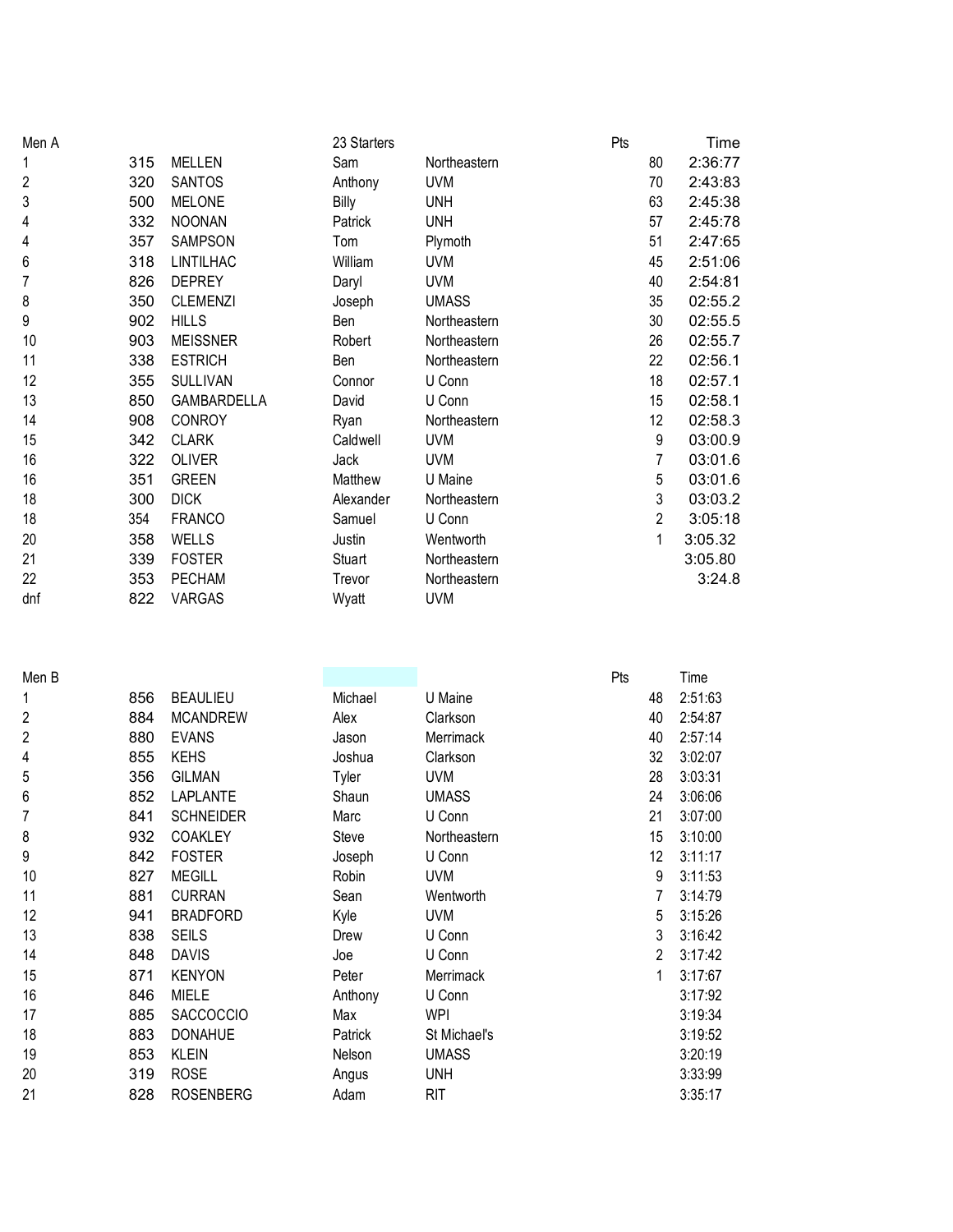| 22  | 843 | <b>ELMES</b>    | Sam     | UNH       | 3:41:30 |
|-----|-----|-----------------|---------|-----------|---------|
| 23  | 882 | <b>WILLIAMS</b> | Timothy | Wentworth | 6:11:85 |
| dnf | 820 | <b>DODD</b>     | Ben     | UVM       |         |
| dnf | 832 | <b>MCPHAIL</b>  | lan     | Syracuse  |         |
| dnf | 849 | <b>UHRING</b>   | Edward  | UMASS     |         |
| dnf | 884 | <b>MCANDREW</b> | Alex    | Clarkson  |         |

| Men C          |     |                   | 18 Starters |              | Pts | Time:         |
|----------------|-----|-------------------|-------------|--------------|-----|---------------|
| 1              | 951 | CZAJA             | William     | U Conn       | 32  | 3:00:15       |
| $\overline{2}$ | 920 | <b>SBORDONE</b>   | Brandon     | RIT.         | 24  | 3:14:71       |
| 3              | 909 | <b>ARROYO</b>     | Charles     | Boston C     |     | 3:21:81<br>18 |
| 4              | 829 | <b>BROWNING</b>   | Zachary     | <b>RIT</b>   |     | 15<br>3:24:36 |
| 5              | 950 | <b>FAGONE</b>     | John        | <b>UNH</b>   |     | 12<br>3:25:91 |
| 6              | 906 | ALMEIDA           | David       | Northeastern |     | 9<br>3:26:10  |
| 7              | 921 | PARASCANDOLA      | James       | <b>RIT</b>   |     | 3:28:46       |
| 8              | 907 | <b>ZHOV</b>       | Eric        | Boston C     |     | 5<br>3:34:28  |
| 9              | 924 | <b>PURIFICATI</b> | Justin      | McGill       |     | 3:35:25<br>4  |
| 10             | 923 | <b>SCHULZ</b>     | Edwin       | McGill       |     | 3<br>3:36:03  |
| 11             | 954 | <b>MILLER</b>     | Matthew     | St Michael's |     | 2<br>3:45:65  |
| 12             | 946 | <b>GOLDMAN</b>    | Mathew      | <b>UVM</b>   |     | 4:06:73       |
| 13             | 915 | <b>MITCHELL</b>   | Chris       | <b>UNH</b>   |     | 4:21:06       |
| 14             | 956 | <b>WIELES</b>     | Grant       | St Michael's |     | 4:27:30       |
| 15             | 944 | <b>DANBY</b>      | John        | McGill       |     | 5:02:44       |
| 16             | 952 | <b>MATTHEWS</b>   | Sean        | <b>UCONN</b> |     | 10:55:26      |
| dnf            | 818 | <b>IGO</b>        | Scott       | <b>UVM</b>   |     |               |
| dnf            | 839 | <b>MCBRIEN</b>    | John        | U Conn       |     |               |

#### Dual Slalom

| Women A |     |                 | <b>7starters</b> |              | <b>Pts</b> | Qual | <b>Seconds</b> |
|---------|-----|-----------------|------------------|--------------|------------|------|----------------|
|         | 1   | <b>SULLIVAN</b> | Maggie           | Northeastern | 80         | 3    | 55             |
| 2       | 258 | <b>MINOR</b>    | Anne             | Clarkson     | 70         |      | 54             |
| 3       | 248 | <b>KELCHIN</b>  | Andrea           | Northeastern | 63         | 5    | 61             |
| 4       | 275 | <b>GREASER</b>  | Jena             | U Conn       | 57         | 2    | 55             |
| 5       | 257 | <b>WHITE</b>    | Stephanie        | <b>UNH</b>   | 51         | 4    | 57             |
| 6       | 254 | <b>RUSSELL</b>  | Kimberly         | <b>UNH</b>   | 45         | 6    | 64             |
| 7       | 280 | <b>NICHOLS</b>  | Ashley           | <b>UVM</b>   | 40         | 7    | 72             |
| Women B |     |                 | 4 Starters       |              | <b>Pts</b> | Qual | <b>Seconds</b> |
|         | 648 | <b>GREGORY</b>  | Elizabeth        | <b>UVM</b>   | 48         |      | 67             |
| 2       | 645 | <b>KAKUK</b>    | Alynn            | <b>UVM</b>   | 42         | 2    | 76             |
| 3       | 635 | <b>OLEKSY</b>   | Isabella         | <b>UNH</b>   | 36         | 3    | 79             |
| 4       | 637 | <b>BARSTOW</b>  | Tricia           | <b>UNH</b>   | 32         | 4    | 81             |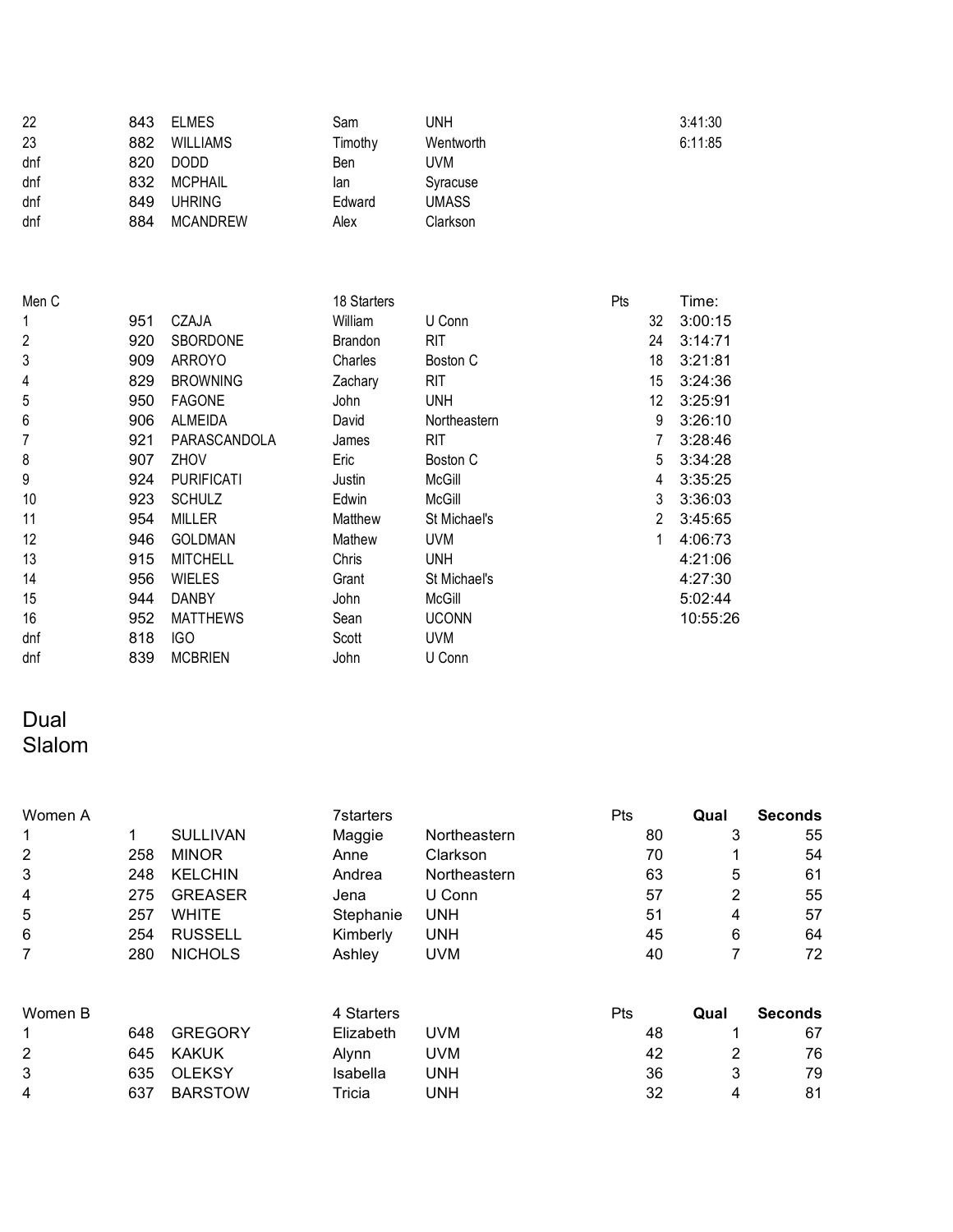| Men A          |     |                    | 22 Starters  |              | Pts              | Qual                    | <b>Seconds</b> | <b>Hundredths</b> |
|----------------|-----|--------------------|--------------|--------------|------------------|-------------------------|----------------|-------------------|
| 1              | 315 | <b>MELLEN</b>      | Sam          | Northeastern | 80               | 1                       | 40             | 44                |
| 2              | 338 | <b>ESTRICH</b>     | Ben          | Northeastern | 70               | $\overline{\mathbf{c}}$ | 42             | 72                |
| 3              | 320 | <b>SANTOS</b>      | Anthony      | <b>UVM</b>   | 63               | 4                       | 43             | 41                |
| 4              | 342 | <b>CLARK</b>       | Caldwell     | <b>UVM</b>   | 54               | 3                       | 43             | 18                |
| 4              | 357 | <b>SAMPSON</b>     | Tom          | Plymoth      | 54               | 5                       | 43             | 41                |
| 6              | 318 | <b>LINTILHAC</b>   | William      | <b>UVM</b>   | 45               | 6                       | 43             | 41                |
| 7              | 353 | <b>PECHAM</b>      | Trevor       | Northeastern | 40               | 7                       | 43             | 69                |
| 8              | 500 | <b>MELONE</b>      | Billy        | <b>UNH</b>   | 35               | 8                       | 43             | 72                |
| 9              | 358 | <b>WELLS</b>       | Justin       | Wentworth    | 30               | 9                       | 43             | 79                |
| 10             | 350 | <b>CLEMENZI</b>    | Joseph       | <b>UMASS</b> | 26               | 10                      | 44             | 19                |
| 11             | 355 | <b>SULLIVAN</b>    | Connor       | U Conn       | 22               | 11                      | 44             | 35                |
| 12             | 322 | <b>OLIVER</b>      | Jack         | <b>UVM</b>   | 18               | 12                      | 44             | 62                |
| 13             | 903 | <b>MEISSNER</b>    | Robert       | Northeastern | 15               | 13                      | 45             | $\mathbf 0$       |
| 14             | 356 | <b>GILMAN</b>      | Tyler        | <b>UVM</b>   | 12               | 14                      | 45             | 19                |
| 15             | 300 | <b>DICK</b>        | Alexander    | Northeastern | 9                | 15                      | 45             | 67                |
| 16             | 850 | <b>GAMBARDELLA</b> | David        | U Conn       | 6                | 16                      | 45             | 78                |
| 16             | 332 | <b>NOONAN</b>      | Patrick      | <b>UNH</b>   | 6                | 17                      | 45             | 81                |
| 18             | 354 | <b>FRANCO</b>      | Samuel       | U Conn       | 3                | 18                      | 46             | 90                |
| 18             | 339 | <b>FOSTER</b>      | Stuart       | Northeastern | 3                | 19                      | 47             | 3                 |
| 20             | 902 | <b>HILLS</b>       | Ben          | Northeastern | $\mathbf{1}$     | 20                      | 47             | 12                |
| 21             | 351 | <b>GREEN</b>       | Matthew      | U Maine      | 0                | 21                      | 47             | 38                |
| 22             | 908 | CONROY             | Ryan         | Northeastern | $\mathbf 0$      | 22                      | 51             | 91                |
| Men B          |     |                    | 12 Starters  |              | Pts              | Qual                    | <b>Seconds</b> | <b>Hundredths</b> |
| 1              | 852 | LAPLANTE           | Shaun        | <b>UMASS</b> | 45               | $\overline{2}$          | 46             | 12                |
| $\overline{c}$ | 881 | <b>CURRAN</b>      | Sean         | Wentworth    | 45               | 1                       | 44             | 62                |
| 3              | 842 | <b>FOSTER</b>      | Joseph       | U Conn       | 36               | 5                       | 47             | 37                |
| 4              | 848 | <b>DAVIS</b>       | Joe          | U Conn       | 32               | 6                       | 47             | 47                |
| 5              | 941 | <b>BRADFORD</b>    | Kyle         | <b>UVM</b>   | 26               | 3                       | 46             | 47                |
| 6              | 885 | SACCOCCIO          | Max          | <b>WPI</b>   | 26               | 4                       | 47             | 22                |
| $\overline{7}$ | 846 | <b>MIELE</b>       | Anthony      | U Conn       | 21               | $\overline{7}$          | 47             | 72                |
| 8              | 841 | <b>SCHNEIDER</b>   | Marc         | U Conn       | 15               | 8                       | 47             | 97                |
| 9              | 838 | <b>SEILS</b>       | <b>Drew</b>  | U Conn       | 12               | 9                       | 48             | $\pmb{0}$         |
| 10             | 827 | <b>MEGILL</b>      | Robin        | <b>UVM</b>   | $\boldsymbol{9}$ | 10                      | 51             | 62                |
| 11             | 932 | <b>COAKLEY</b>     | <b>Steve</b> | Northeastern | $\overline{7}$   | 11                      | 53             | 94                |
| 12             | 869 | COX                | William      | <b>UVM</b>   | 5                | 12                      | 61             | 28                |

Men C **15 Starters** 15 Starters **Pts** Qual Seconds Hundredths